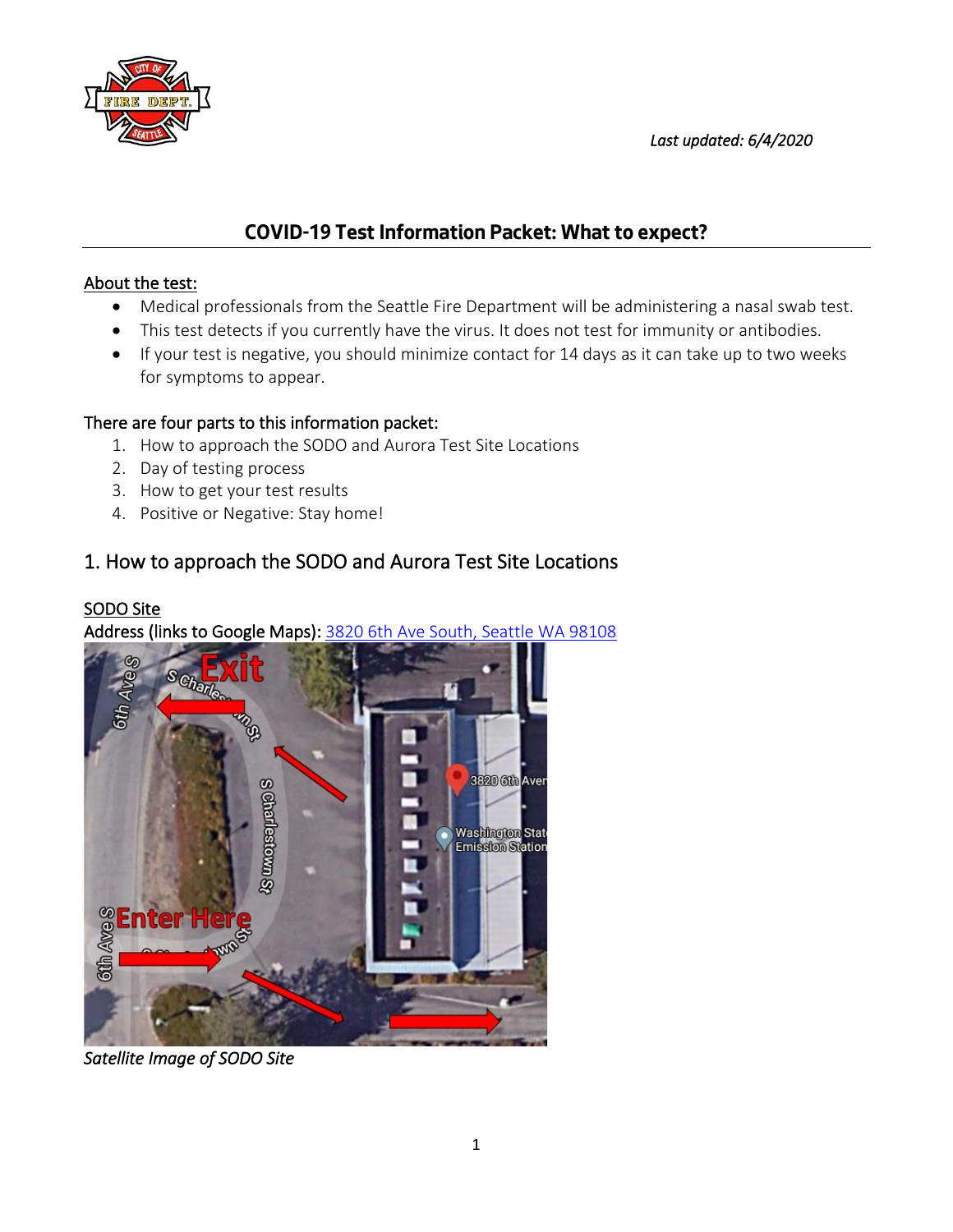

 *Last updated: 6/4/2020*

#### 2. Aurora Site

Address (links to Google Maps): [12040 Aurora Ave N, Seattle WA 98133](https://goo.gl/maps/HZkcfNbaxKDkxgUd7)



*Satellite Image of Aurora Site* 

# 2. Day of Testing Process

- Go to your test at your scheduled time. Bring a photo ID with your date of birth and your insurance card if you have one.
- Wear a mask.
- The process will take about 20 minutes.
- If you feel severely ill, please do not come to your test. Seek care with your medical provider or call 911.
- These sites are designed and intended for drive-up testing and are not ADA compliant for pedestrians. If you need an accessible walk-up testing site, don't worry, there are options in your neighborhood for free COVID testing. Please visit Public Health – Seattle King County's website or call 206-477-3977 for more information.

#### If arriving in vehicle:

- 1. If you arrive at the site in a car, keep your windows rolled up.
- 2. When approached, open your window two inches to show an attendant your photo ID and verify all the information you entered during the registration process is correct.
- 3. You will then go to a second station for the nasal swab test.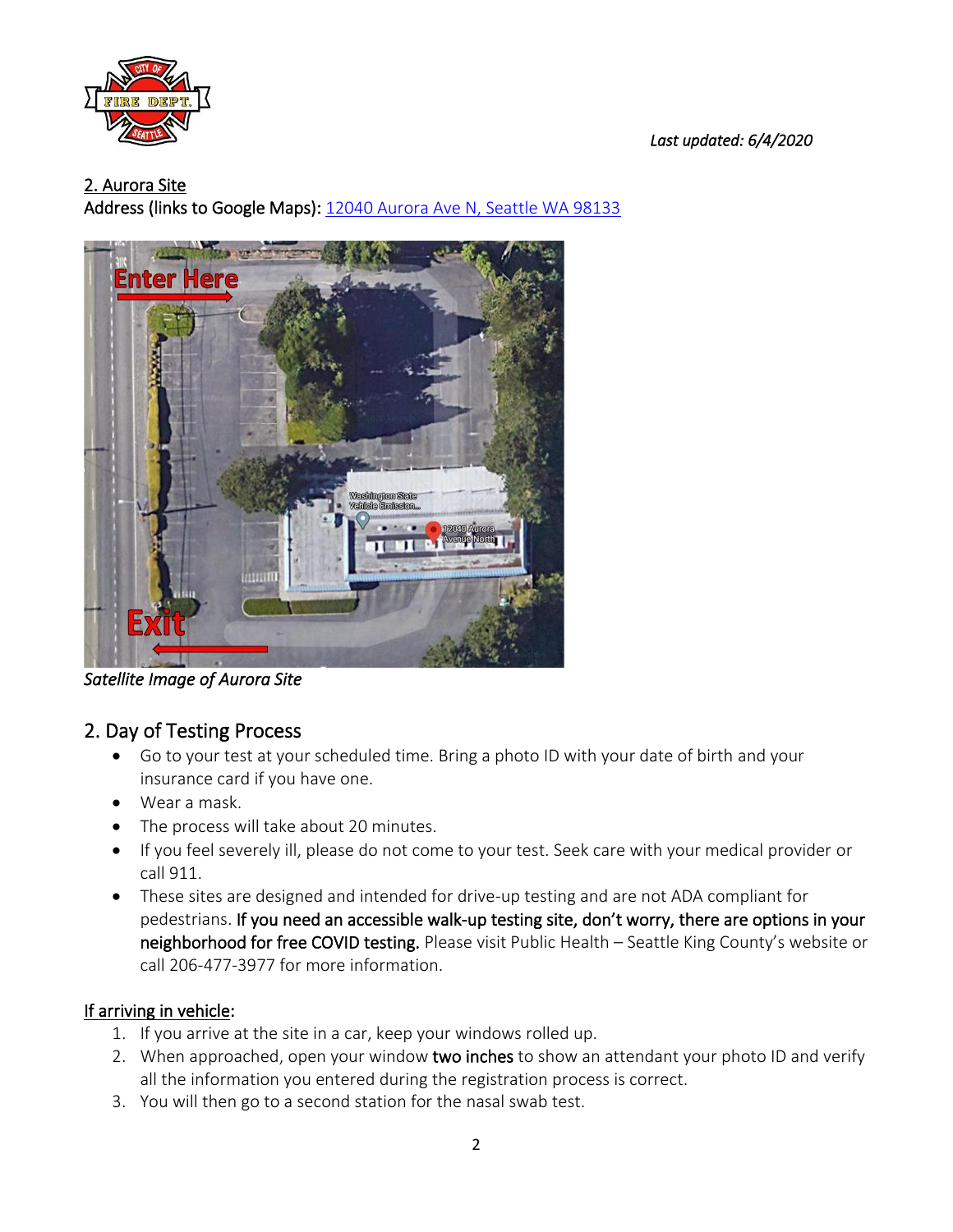

4. At the testing station, you will turn off your vehicle and roll your window down so that the test can be administered. You may be asked to verify your name and date of birth again.

### If on scooter or other transport:

- 1. Wear a mask and stay 6 feet away from others.
- 2. Follow the attendant's signs. You will be asked to show your photo ID and insurance card if you have one.
- 3. You will then go to a second station for the nasal swab test.
- 4. At the sample collection station you may be asked to verify your name and date of birth again. Follow the attendant's instructions.

#### How we will collect your sample

- 1. To take your sample, the medical staff will ask you to tilt your head back 70 degrees. They will insert the swab deep into one of your nostrils to collect the sample. It will be held in place and then rotated to collect the sample.
- 2. The staff will then prepare your sample for processing.
- 3. Then they will hand you a form with your QR code on it.

## https://securelink.labmed.uw.edu



**i**l Visit URL or scan QR code Your retrieval code: **L8AW-SAC6-S47N-YG32** Testing by Univ. of Washington (1-8)

- a.
- 4. Please keep this QR code secure. You will need it to get your test results. We recommend that you take a picture in case you lose it.

## 3. How to get your test results Get your results

# 1. You will not receive a notification when your results are ready. To find your results either:

a) Scan the QR code to access results directly using the camera application on your phone, or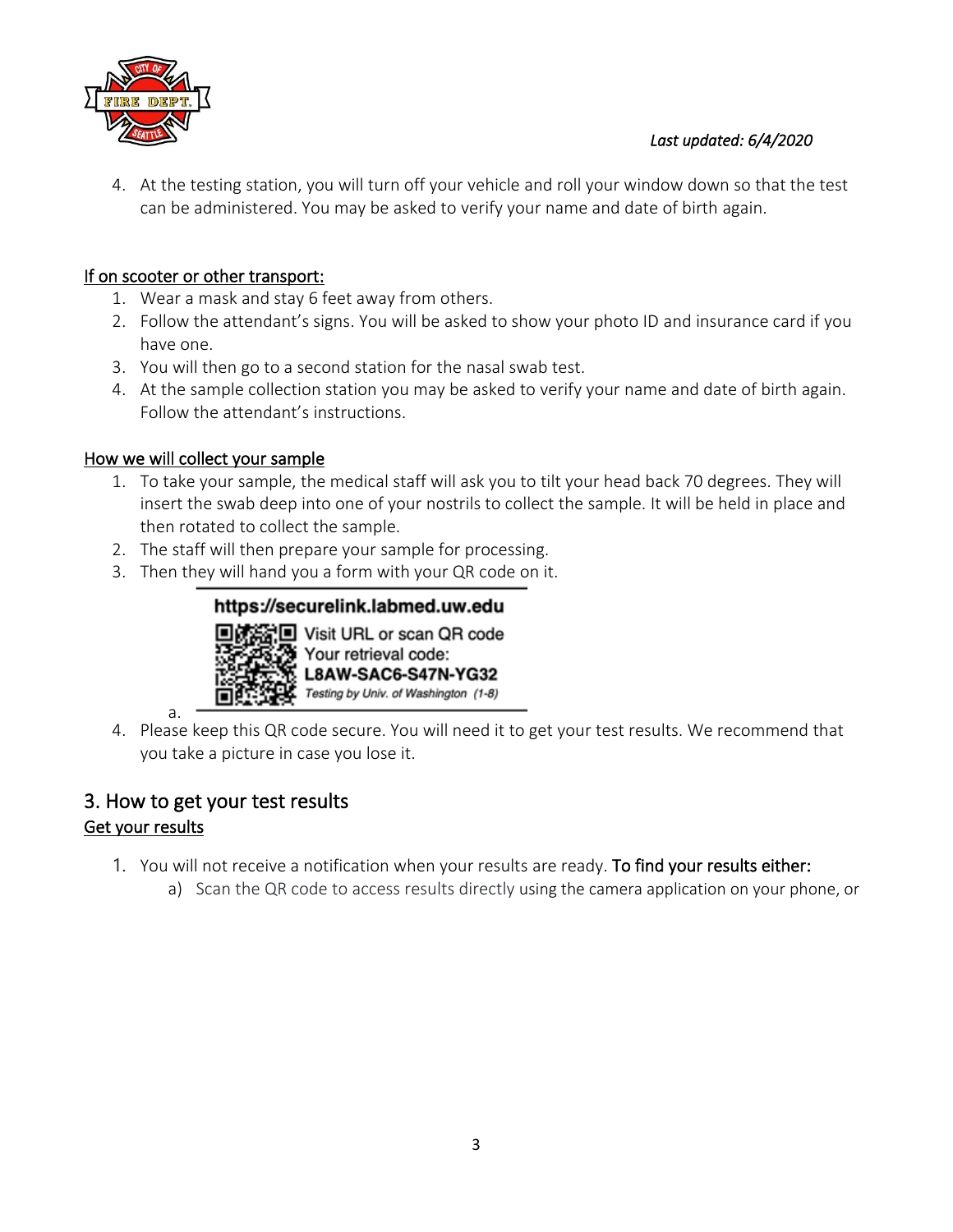

#### *Last updated: 6/4/2020*

b) Go to the website [https://securelink.labmed.uw.edu](https://securelink.labmed.uw.edu/) to search your results by entering the 16-digit retrieval code (e.g., L8AW-SAC6-S47N-YG32) and your date of birth.

| Retrieval Code (Where can I find this?)                                              |                                |  |
|--------------------------------------------------------------------------------------|--------------------------------|--|
| ####-####-####-####                                                                  |                                |  |
| 16-digit retrieval code from your test retrieval card. Have an 8-digit code? Go here |                                |  |
| Date of Birth                                                                        |                                |  |
| MM/DD/YYYY                                                                           |                                |  |
| The date of birth for the individual tested.                                         |                                |  |
|                                                                                      | Click here to retrieve results |  |

2. All positives will receive a phone call.

## 4. Positive or Negative: Stay home! If You Test Positive – This means you have COVID-19:

- Avoid people who have not tested positive for COVID-19.
- You do NOT need to avoid the people in your house who have already been diagnosed with COVID-19.
- Stay in isolation, following the guidance in this document.

| How long you stay in isolation depends on your  | If you have or develop symptoms, stay in isolation |
|-------------------------------------------------|----------------------------------------------------|
| symptoms, If you have no symptoms, stay in      | for:                                               |
| isolation for:                                  | • At least 10 days after symptoms first appeared   |
| • At least 10 days after you tested.            | • AND wait until you have not had a fever for at   |
| • AND limit contact with others, wear a mask or | least 3 days (72 hours) without the use of         |
| face covering, and continue to stay 6 feet away | medicine that reduces fever, such as Tylenol or    |
| from others for another 3 days.                 | ibuprofen                                          |
|                                                 | • AND your cough and breathing are improved.       |

#### Negative test

- If you test negative for COVID-19, you probably were not infected at the time of your test. That does not mean you will not get sick. It is possible that you were very early in your infection when you were tested. You could also be exposed after your test.
- Please continue to practice social distancing, wear a mask in public and follow the Stay at Home order.

#### Positive result

Most cases can be cared for at home.

• Do not go to the hospital to seek care unless you have a medical emergency.